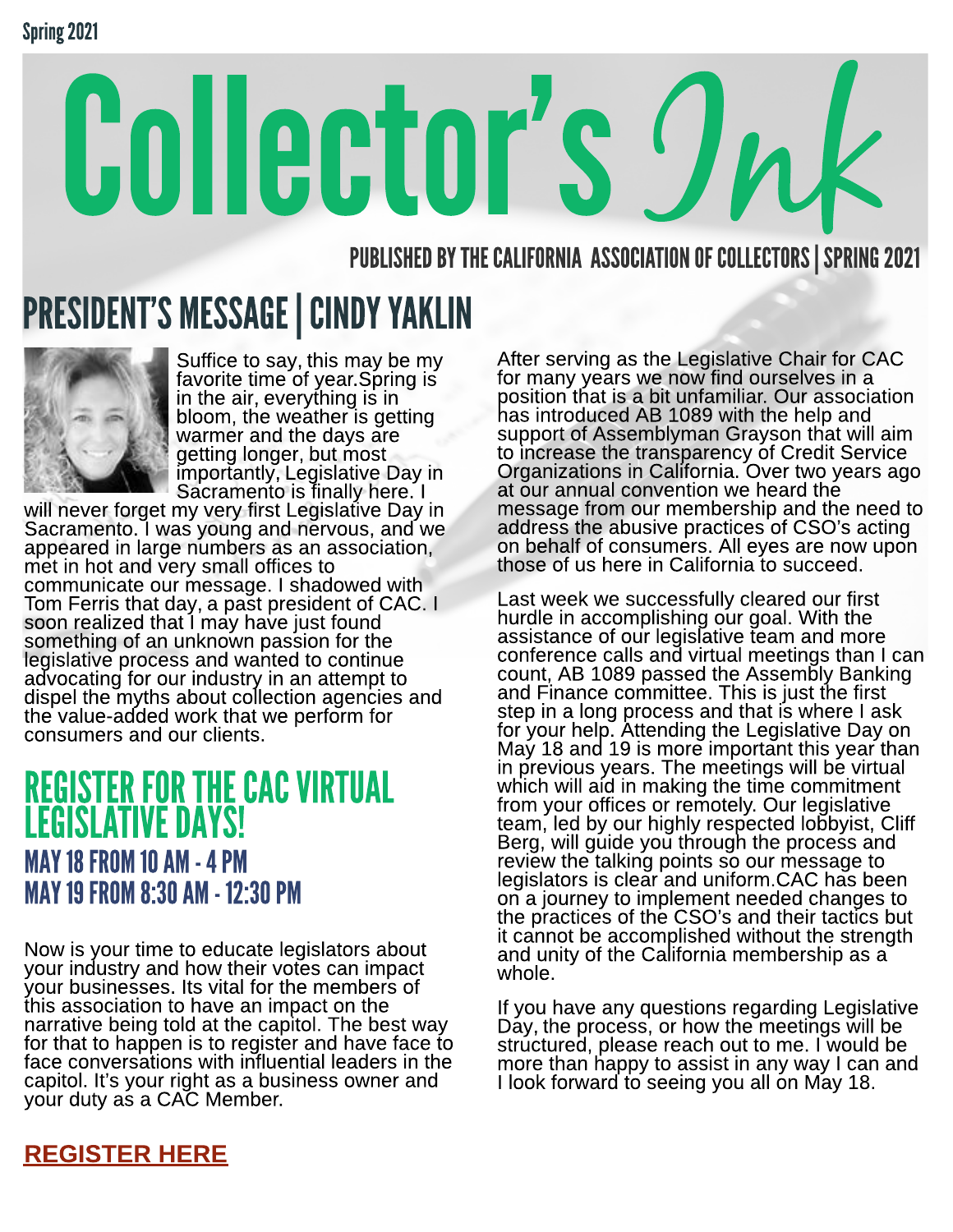

## LEGISLATIVE ADVOCATE UPDATE | CLIFF BERG

The California Association of Collectors has been engaged in a wide variety of legislative and regulatory issues since the beginning of the year. The California Legislature began a new Legislative Session despite restrictions imposed on the legislative process by the COVID pandemic. What has become a broad theme to the year, the Governor's January budget proposal outlines how state government can best respond to the public health, employment and economic challenges created by the pandemic. The Governor called on the State Legislature to enact a number of COVID responses, which he had labeled "early action items?. These included stimulus checks for low income working Californians, grants for small businesses and non-profits, suspension of certain business fees for industries such as restaurants, funding for safe opening of schools and protection for California renters from eviction or nonpayment of rent. The latter issue has had an impact on the assignment or sale of renter debt by property owners. SB 91, in addition to extending emergency limits on eviction, unlawful detainer or lawsuits over COVID affected residential renters, limits the sale or assignment of any unpaid COVID-19 rental debt between March 1, 2020 and June 30, 2021. The limitation expires July 1, 2021. SB 91 also contains a prohibition on the sale or assignment of any unpaid COVID-19 rental debt between March 1, 2020 and June 30, 2021 of any person who would have qualified for rental assistance funding under the federal Consolidated Appropriations Act where the person?s household income is at or below 80 percent of the area median income for the 2020 calendar year. These bills were pushed through the Legislature by the Governor and Legislative Leadership without public input or debate. Tom Griffin has been working with

Members and legislative staff to clarify the language. We are trying to start a conversation with Apartment owners regarding tweaks or fixes if they try to extend these provisions again.

Since the Legislature finished with working on the Governor?s early action plan, it is turning its attention to the thousands of bills introduced this year. The end of February was the deadline to introduce bills for this year's session and April and early May are the critical period for hearing bills in the first policy committee. CAC has sponsored a bill, AB 1089 this session to address problems for consumers and creditors created by credit repair organizations. AB 1089 is authored by Assemblyman Tim Grayson (D-Concord), who carried this bill last year for CAC. It was AB 699 in the 2019-20 Legislative Session. AB 699 passed the Assembly but was hung up in the Senate due to a COVID shortened hearing schedule. Last year's bill was opposed by Lexington Law, the Assembly Banking Committee on April 15th.

CAC has identified a number of bills introduced this year that might impact members. In the area of debt collection, we are seeing a disturbing trend partially fueled by the reaction to the economic consequences of the pandemic to absolve debtors of responsibility for their financial obligations. Some ideas are well intentioned but not thought through as to the overall consequences. One bill of concern this year was SB 373 (Min), which was recently amended to stop the collection of debt owed by victims of economic abuse. While certain categories mentioned in the bill such as victims of domestic abuse need protection from abuse, the bill would have put the burden not on the abuser but the uninvolved creditor. We have had good discussions with the author and expect he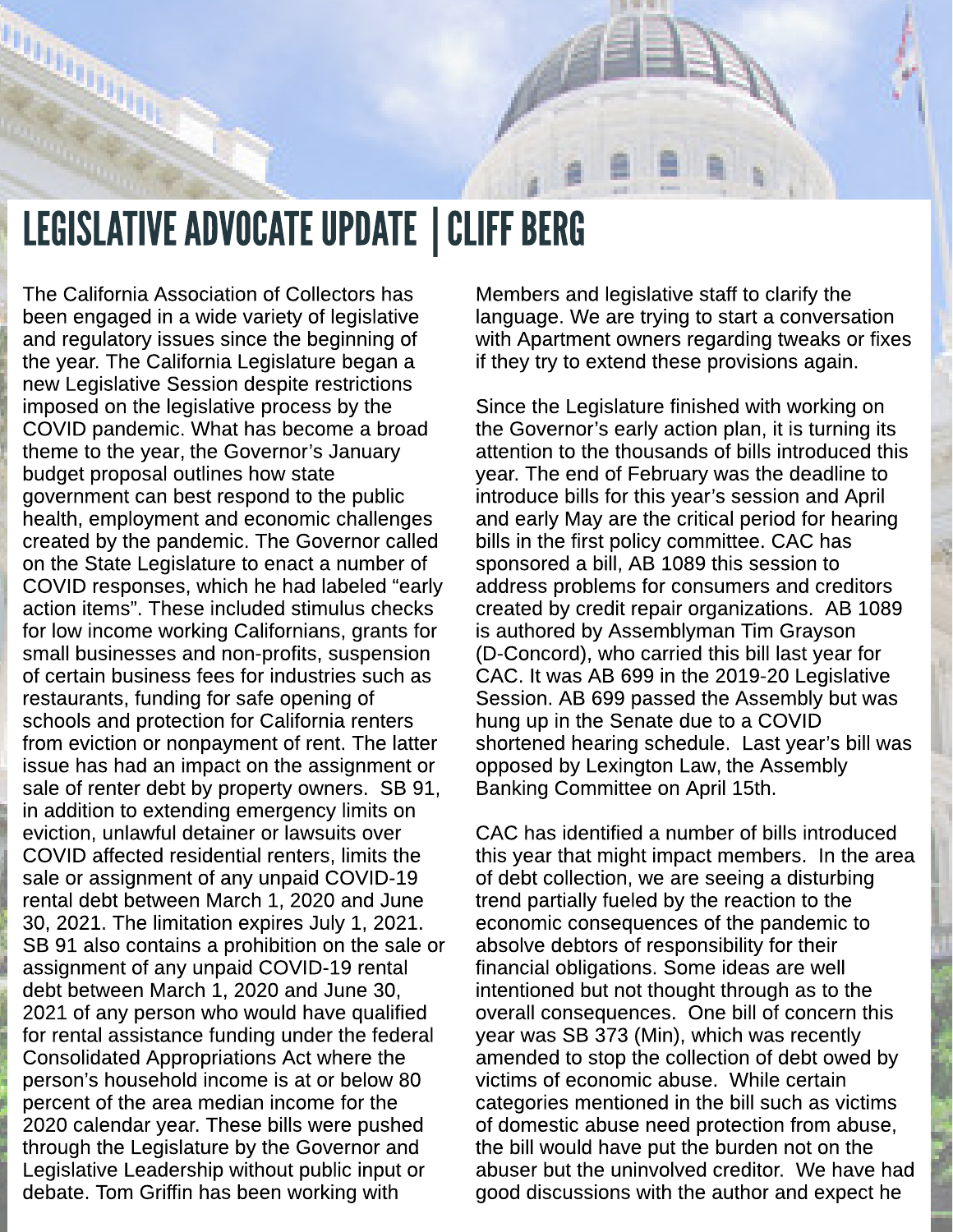will be amending the bill to include evidentiary standards to protect creditors and narrowing the focus.

Senator Wieckowski returned with a new bill SB 531 that would extend exiting disclosure and validation requirements that were enacted on debt buyers in SB 233 (Leno) Chapter 64, Statutes of 2013 to debt collectors. The bill?s sponsors, the Public Law Center seems to be saying that certain debt buyers are claiming that they are debt collectors to avoid the provisions of the Leno bill. Their answer is to extend SB 233 (Leno) Chapter 64, Statutes of 2013 to everyone. We have been talking with the author's office and the staff of the Senate Banking Committee regarding our concerns. The Committee recommended a number of amendments based on problems with the bill that we pointed out, which were adopted at the April 7th Committee hearing. We are still seeking additional changes and the bill now goes to the Senate Judiciary Committee.

Assemblyman Grayson also introduced a bill that would expand the ability of victims of identity theft to document the crime. As amended, AB 430 (Grayson) would allow the victim to provide a copy of a Federal Trade Commission Identity Theft Affidavit signed under penalty of perjury in addition to a police report.

There are a large number of bills introduced this year on financial services, privacy, data security, and banking. There are new bills on student loan services, debt settlers and proraters.

We continue to work with the State Department of Financial Protection and Innovation on implementing the licensing bill. We have a busy year ahead.

# EXECUTIVE DIRECTOR | KIM ANDOSCA

THANK YOU for your membership in the California Association of Collectors! And it?s once again time to build our PAC fund for 2021.

#### As you read the updates from your CAC leadership, please consider adding your additional support to the imperative CAC PAC fund.

A pledge of \$500 will go a long way to win decisively for our industry. Here?s where the money will go:

- **First priority:**The Legislature is in a major state of change. Members are leaving and new Members have been elected ... a record number in California. Before California passed term limits, that was not the case. A small interest group like CAC must move quickly to educate new Members on our industry, and probably defuse long-held incorrect impressions of the collection industry. Your contributions assure we will meet them even before they arrive in Sacramento early next year.
- $\blacksquare$  Second priority: A small group like ours needs to have the leadership of both Houses know us and our issues. We do not have the capacity to be a major player with the Legislators, so we are left to be known by those Legislators who can influence others to help us. This means the Leadership of both Houses as well as Committee Chairs and Vice Chairs.

#### These are real, tangible benefits that will help each and every collection agency in California!

By providing just \$500 to CAC's PAC Fund you will become an integral part of the history-making team that continues to protect the California Collection Industry.

We are asking you and all of your colleagues in the industry to write a check for \$500 (or any amount you can provide) to the CAC PAC Fund. You know where the money will go and what it will do. Now, it?s up to you.

Contributions in any amount may also be made by credit card by [clicking](https://www.efundraisingconnections.com/c/CalifAssoofCollectorsPAC/) [here.](https://www.efundraisingconnections.com/c/CalifAssoofCollectorsPAC/)

Thank you for your generous help!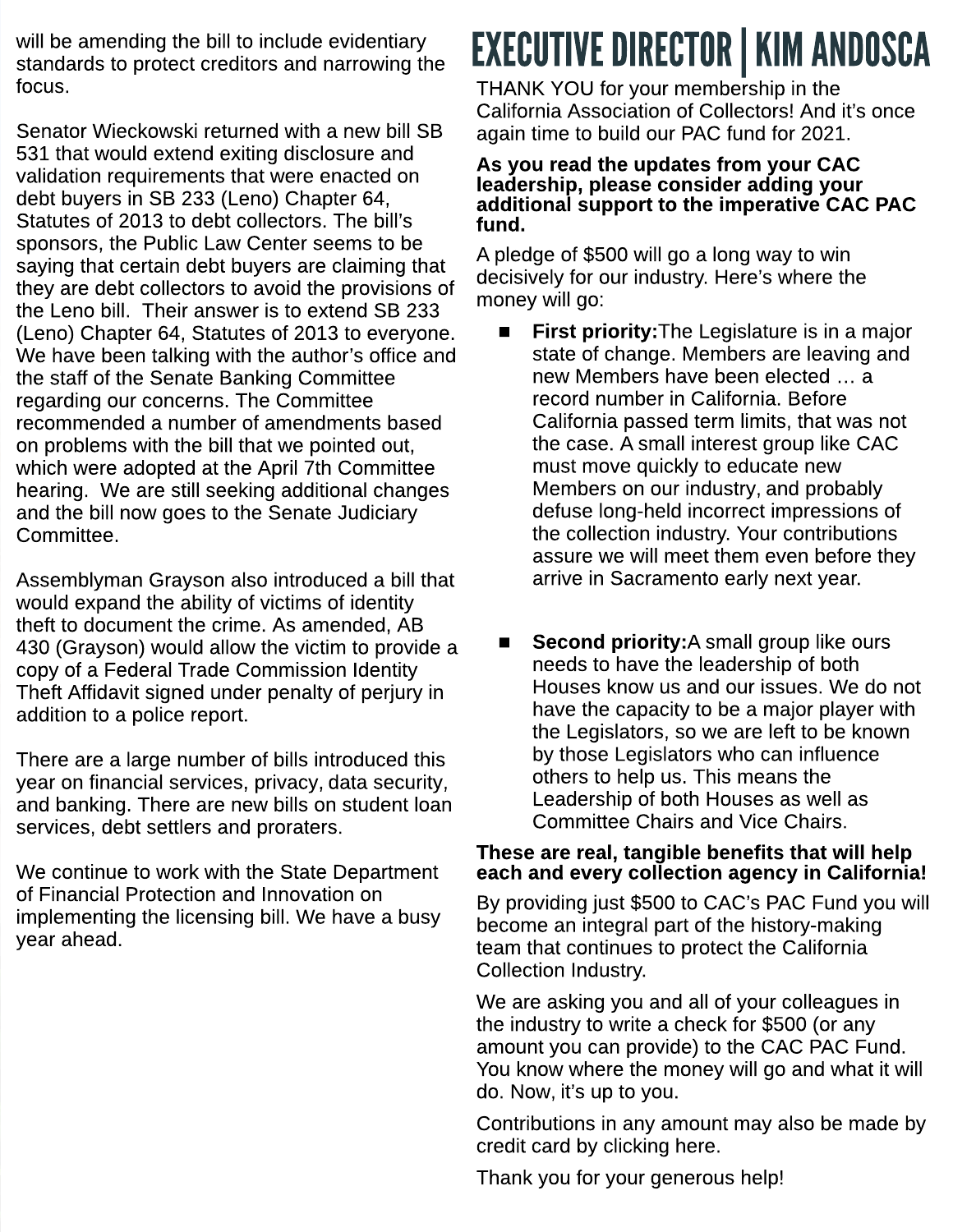

## GENERAL COUNSEL | TOM GRIFFIN

#### A NEW YEARS...NEW BILLS

We are all glad that 2020 is in our rear view. A government-mandated shutdown, quarantining, transitioning to an at-home work force, distance learning, masks, social distancing, working from home, testing and retesting, illness and more. 2020 tested us all in a way we could not have imagined. And although we are not yet in the clear, we see progress and have hope for a return to normal or something close to it.

This author hopes that you were able to navigate and survive 2020 and that 2021 brings you a renewed joy and prosperity.

The new year marked the beginning of a new two-year legislative session at the Capitol. And, as always, the legislators have been busy introducing new bills. Here is a summary of a few of the bills that affect the collection industry.

#### AB 1089

This bill was AB 699 in the prior legislative session. Sponsored by CAC and introduced by Assembly Member Tim Grayson, this bill aims to update the Credit Repair Act of 1984 and to require more transparency and accountability from credit repair companies. If this bill becomes law, it will impose new requirements and restrictions (including limits on frivolous disputes) on credit repair agencies such as Lexington Law. One significant change from AB 699 is that AB 1089, if signed into law, will require credit repair companies to be licensed by the Department of Financial Innovation and Protection.

In the last two-year session, AB 699 (the prior version of AB 1089) was making great progress before the pandemic brought the committee meetings and legislative sessions to a screeching halt. Once the Legislature resumed operations, the shortened calendar did not allow for all bills to be heard. Mr. Grayson pushed for the AB 699 to be considered, but ultimately the leadership determined that bills relating to budget matters and providing economic relief to those impacted by COVID-19 had priority. So, AB 699 was shelved.Mr. Grayson, the author of AB 1089, is now the

chairperson of the Banking and Finance Committee. This should prove to be helpful in CAC?s efforts to have AB 1089 land on the Governor?s desk.

#### SB 531

Sponsored by various legal aid groups and introduced by our good friend (cue up the sarcasm) Senator Robert Wieckowski, this bill seeks to impose some of the mandates in the Fair Debt Buying Practices Act (FDBPA) on debt collectors when working assigned debt, rather than when working only debt purchased by a debt buyer. The sponsors and author want debt collectors to have certain information before contacting a consumer, to provide certain documentation and information to a consumer upon request and to include certain allegations in any complaints filed against consumers.

As introduced, this bill sought simply to expand the definition of debt buyer to include debt collectors.The drafters now realize that they missed the mark in doing that.We all know and appreciate the differences between debt collectors and debt buyers. Others – including the drafters of this bill  $-$  often do not understand the differences.

As a result of a number of phone conferences and email exchanges, the drafters are beginning to understand the differences between the two groups and they are rethinking their approach. To be clear, they are not ceasing their efforts. However, they now realize that simply dropping "debt collector" into the FDBPA?s definition of debt buyer is inappropriate.

#### SB 91

The Governor signed SB 91 on January 29, 2021, which became effective immediately. SB 91 extended and expanded theCOVID-19 Tenant Relief Act of 2020.The bill was part of a larger economic response and package negotiated between the Governor and Legislature. It passed quickly without public input or negotiations.

Underthe SB 91 and the Tenant Relief Act,landlords are prevented from assigning or selling certain unpaid residential rental debt to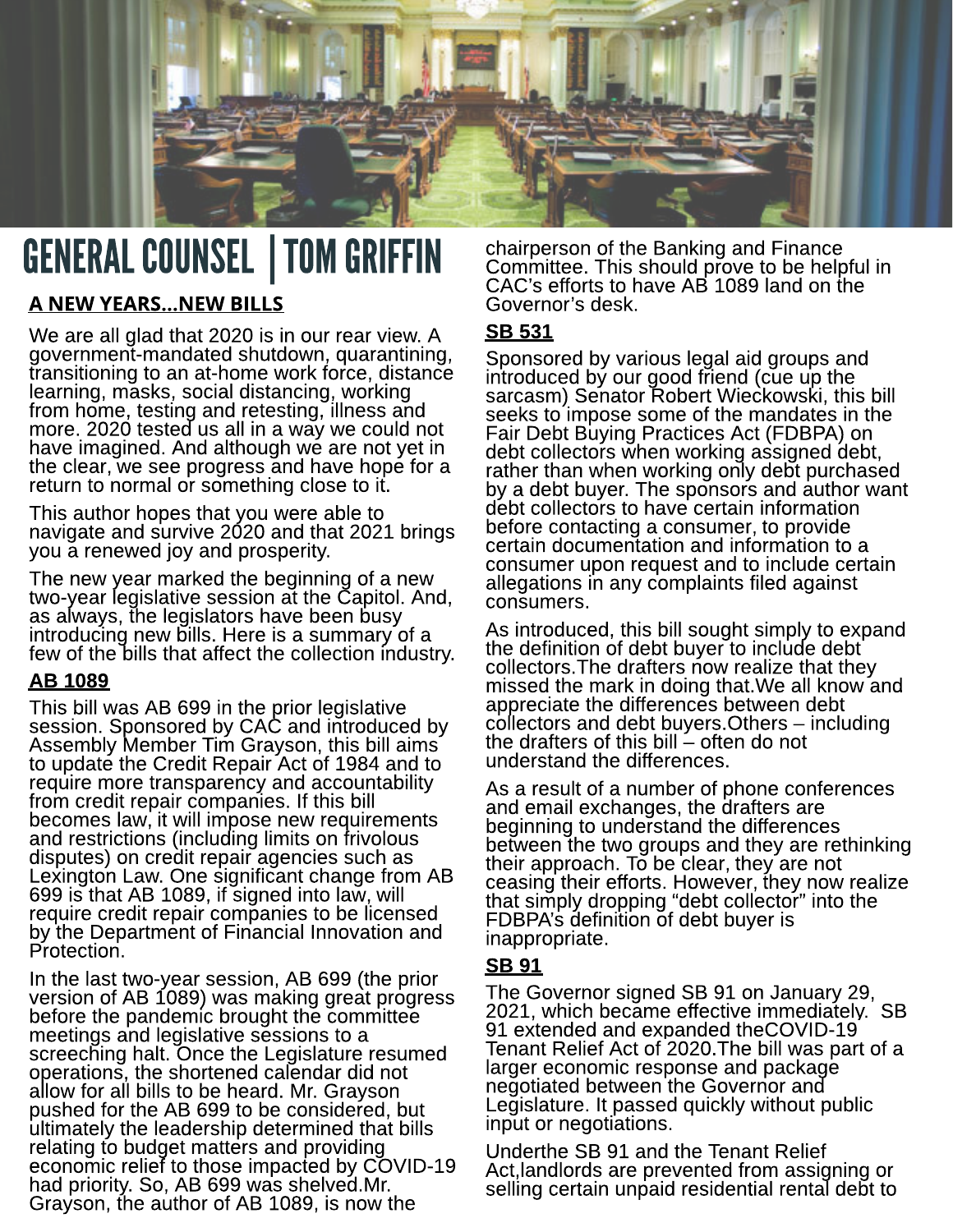

collection agencies and others, as follows.

- Unpaid residential debt from March 1, 2020, through June 30, 2021, cannot be assigned or sold until July 1, 2021. (This period may be further extended by the Legislature.)
- Unpaid residential debt from March 1, 2020, through June 30, 2021, may noteverbe assigned or sold if the renter would have qualified for rental assistance under the new State Rental Assistance Fund (State Fund). A renter qualifies if her/hishousehold income is at or below 80% of the area median income for the 2020 calendar year.

While the delay in the first restriction above may be challenging, the absolute prohibition described in the second restriction is troubling and may serve as a minefield for potential liability.

The State Fund is being established to implement the federal Consolidated Appropriations Act ("CSA") and administer the funds from the CSA. The goal of the rent-related portions of the CSA is to entice residential landlords to accept – from the State Fund - 80% of the rent due from eligible renters. In return, the remaining, or last, 20% of the rent will be waived. So, as envisioned by the supporters of SB 91, if the last 20% should be waived, then that it should not be assigned or sold. This prohibition on the sale or assignment of rental debt due from eligible renters was designed to be a further enticement for residential landlords to apply for the rent reimbursement from the State Fund.

#### SB 908

As we all know, this bill, signed into law in 2020, requires the DFPI to license debt collectors starting January 1, 2022.As the DFPI prepares to administer the licensing program, it has submitted its anticipated budget for this program to the Legislature. CAC's Legislative team has been watching this and has participated in numerous phone conferences with the Commissioner and staff members of the DFPI and others regarding the proposed

budget. CAC has made the case that the number of anticipated staff members to administer the licensing program is overstated.The DFPI predicts as many as 7,000 licensees and CAC and others peg this number as closer to 2,000 to 2,500.

The ultimate number of licensees is important since the annual cost of administering the licensing program is passed through to the licensees in an annual assessment. Having a bloated staff will drive up the cost to our members. CAC is committed to continue to push on this issue.

## **REGISTER FOR THE NEXT CAC** WEBINAR!

COMMUNICATION CHANNELS - OPTIONS AND CONSIDERATIONS POST-CFPB RULE IMPLEMENTATION JUNE2FROM10:00-11:00AM

**Description:** Mike Frost will provide an overview of the CFPB rule related to the use of various communication channels, including e-mail, text messaging, social media, IVA, etc. and the impact on collections and recovery.

**Speakers: Mike Frost, Partner at Malone** Frost Martin PLLC

#### [REGISTER](https://californiacollectorscaassoc.wliinc31.com/events/Webinar-June-2-2021-83/details) [HERE](https://californiacollectorscaassoc.wliinc31.com/events/Webinar-June-2-2021-83/details)